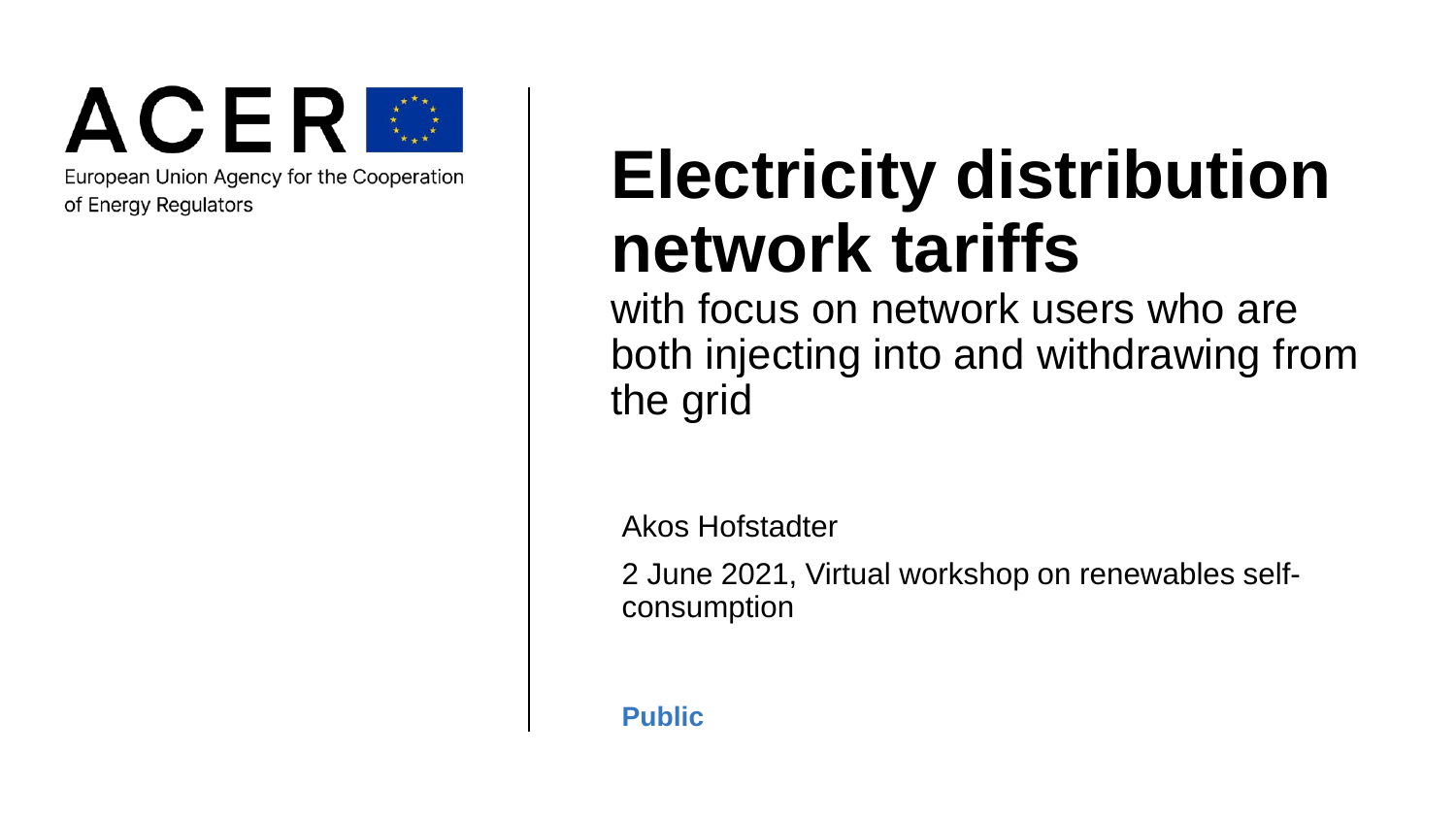

- **F** Introduction
- Role of ACER
- **Cost reflectivity and national practices**
- **Limitations to cost reflectivity**
- **Other recommendations**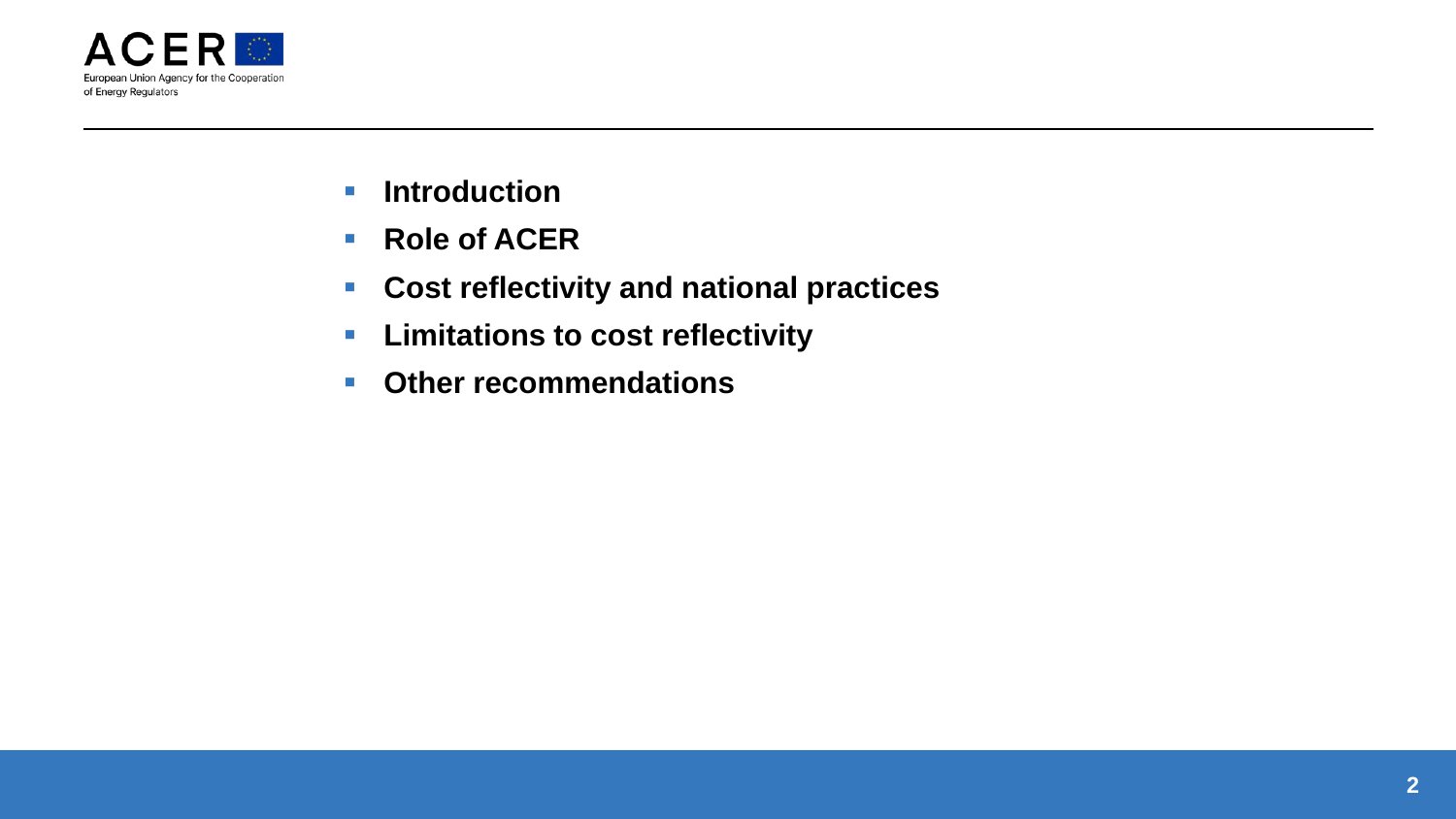

- The electricity **networks play a key role in the energy transition**.
- Network tariffs aim to **recover the costs** incurred by TSOs and DSOs
- Network tariffs should **support overall system efficiency** by providing
	- appropriate incentives to the system operators and
	- appropriate price signals to network users.
- Network tariffs **can be designed in multiple ways,** depending on the principles pursued and balance between them.
- **Rapidly evolving energy system** (increased RES integration, demand by electrification, more active role of network users, …) **makes tariff setting an even more complex task.**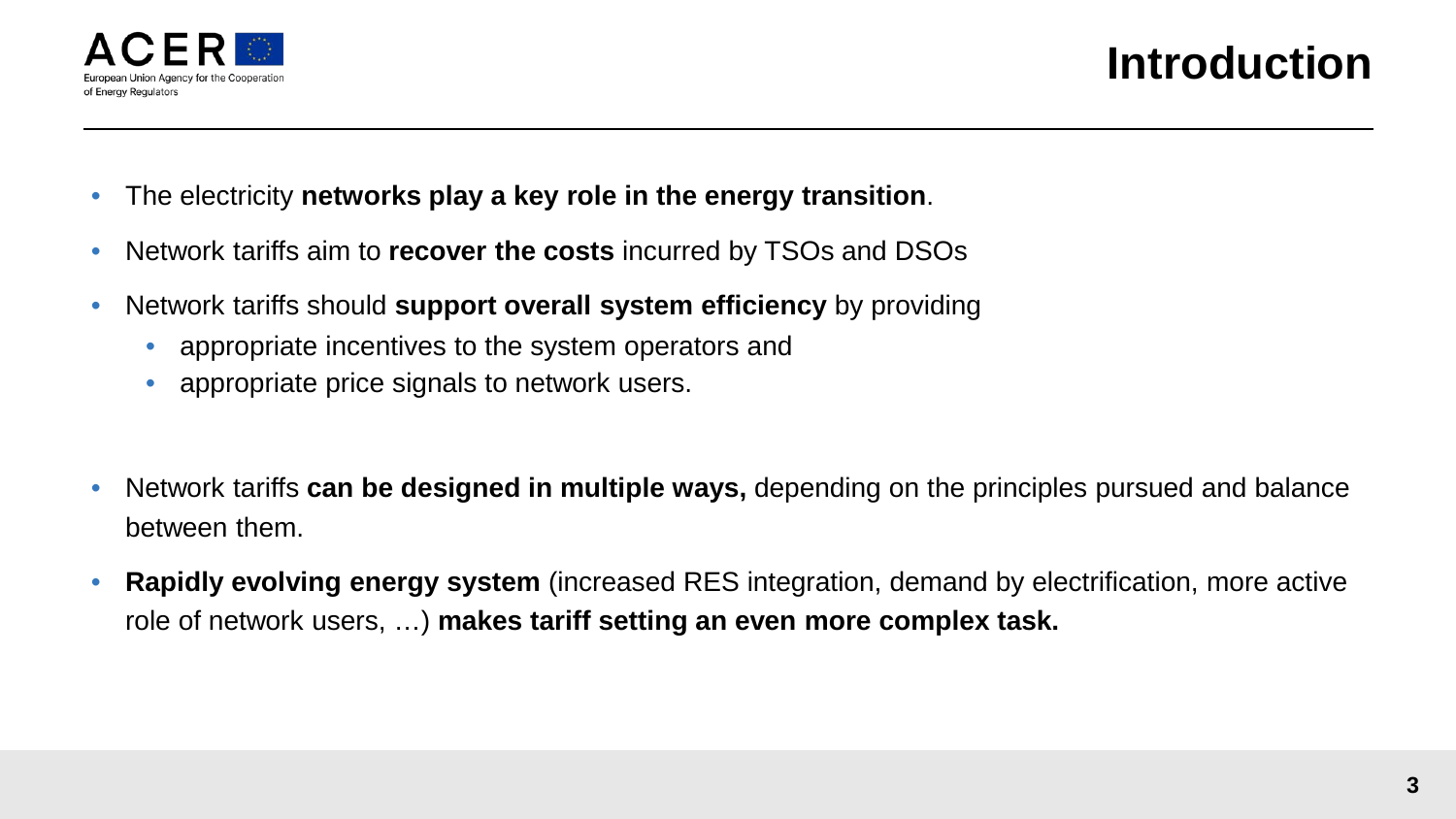

- **No binding harmonisation** of electricity network tariff setting in Europe (except some general rules, tariff setting principles and cap on average transmission G-charge)
- Regulation (EU) 2019/943 assigns the duty to ACER to issue (and update every 2 years) a **best practices report** on network tariff methodologies.
	- **Link to past ACER works on network tariffs :** [https://www.acer.europa.eu/en/Electricity/Infrastructure\\_and\\_network%20development/Pages/Tariffs.aspx](https://www.acer.europa.eu/en/Electricity/Infrastructure_and_network%20development/Pages/Tariffs.aspx)
- It should contribute to increase transparency and comparability in tariff-setting
- **NRAs shall duly take it into consideration when fixing or approving tariffs or their methodologies**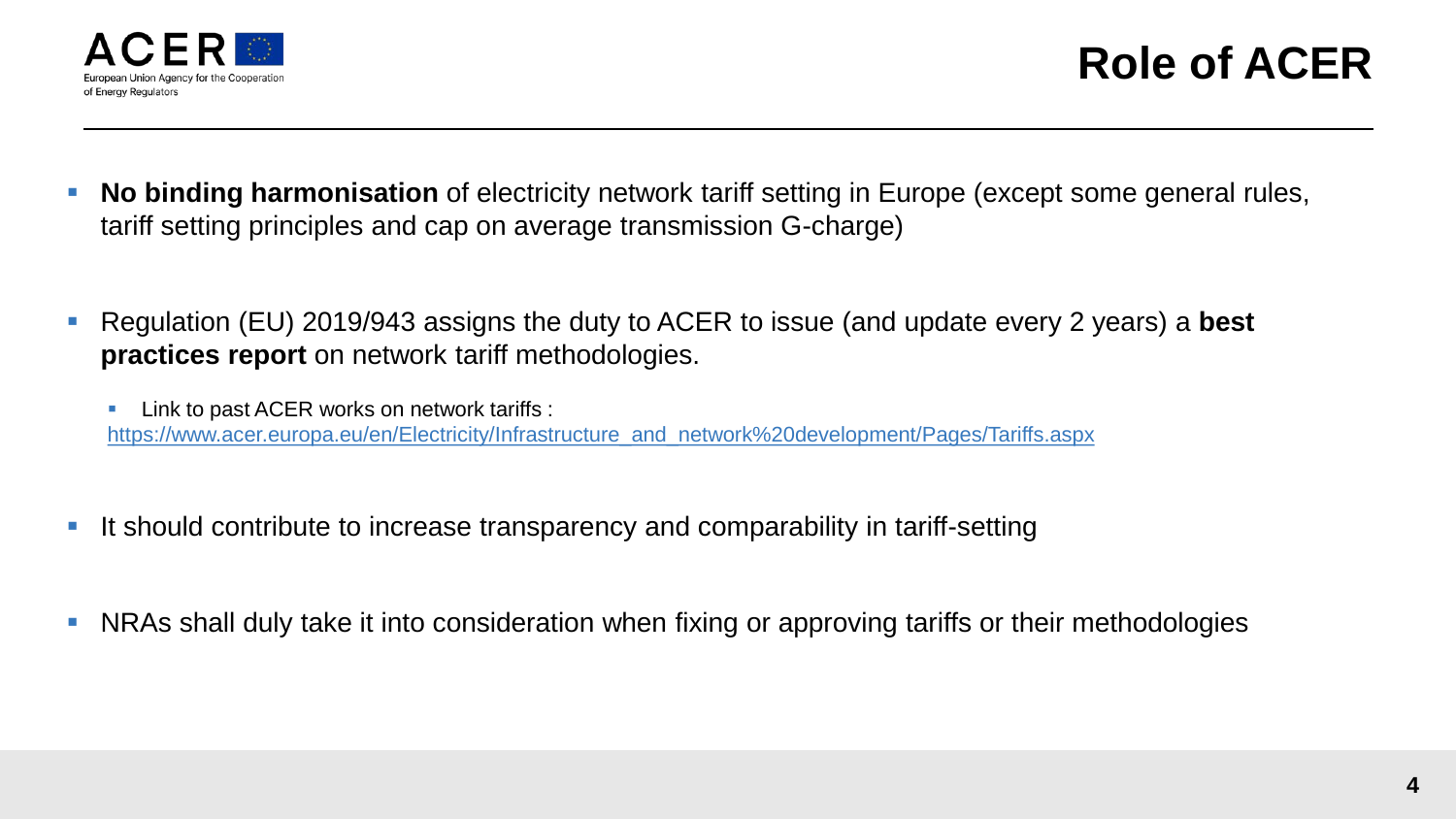

## **How to ensure cost reflective tariffs which support overall system efficiency?**

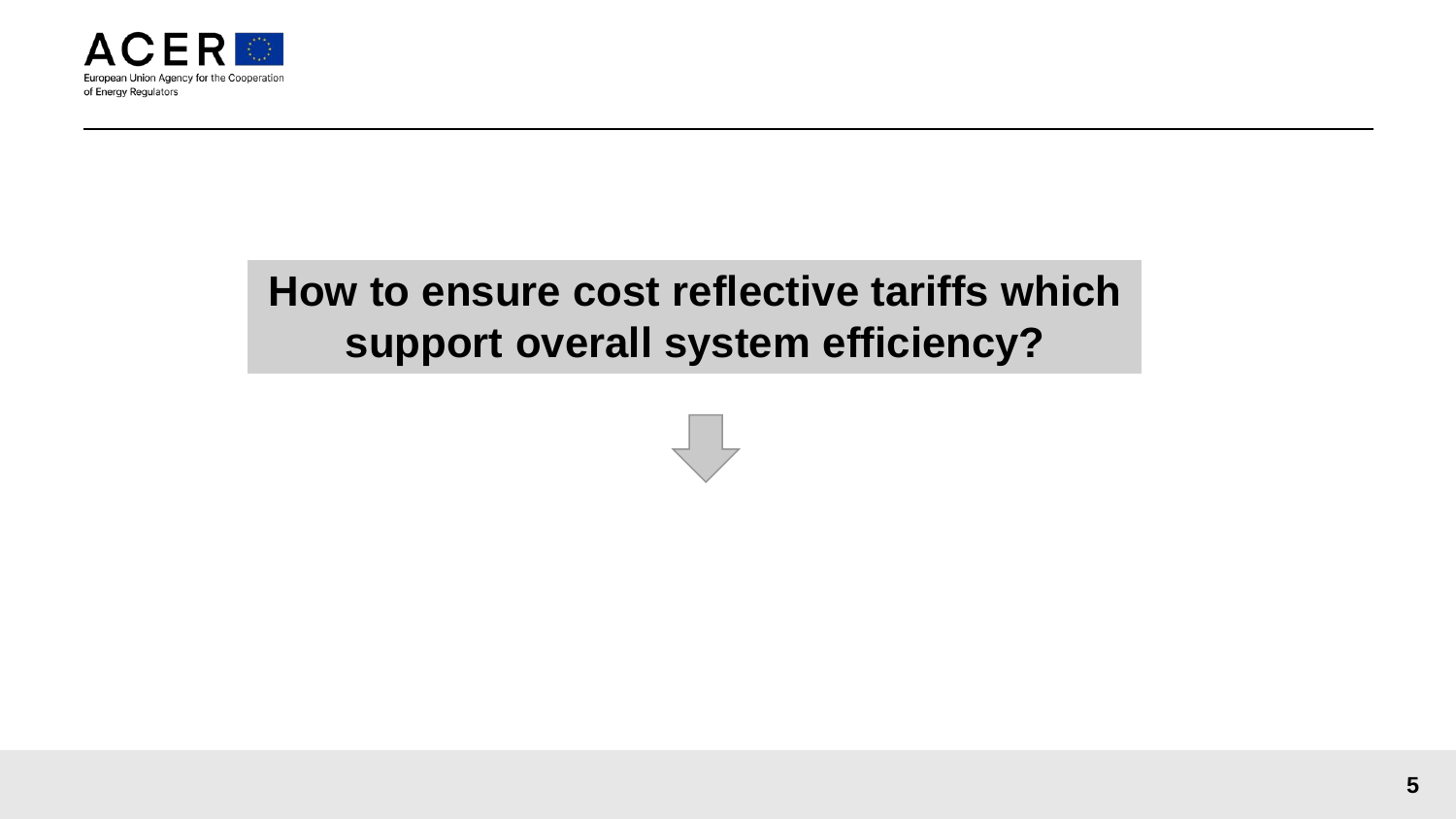

 **Network tariffs should not include costs of renewable support schemes or other unrelated policy costs, in order to facilitate their cost reflectivity**

#### Some national practices:

In several Member States, RES support schemes or other policy costs are recovered

- as part of the distribution tariff (e.g. EV-recharging points operated by the DSO in LU, past employee downsizing costs in PT),
- as a separate tariff element within the distribution tariff (e.g. taxes, local retributions, pension scheme of DSO employees, public service obligations, cost of public lights in Flanders - BE) Of
- as additional surcharges, levies or taxes on network users (e.g. RES support in AT, SI, ES; CHP support in PL, energy efficiency in SI; stranded generation costs in ES; market operator costs in SI)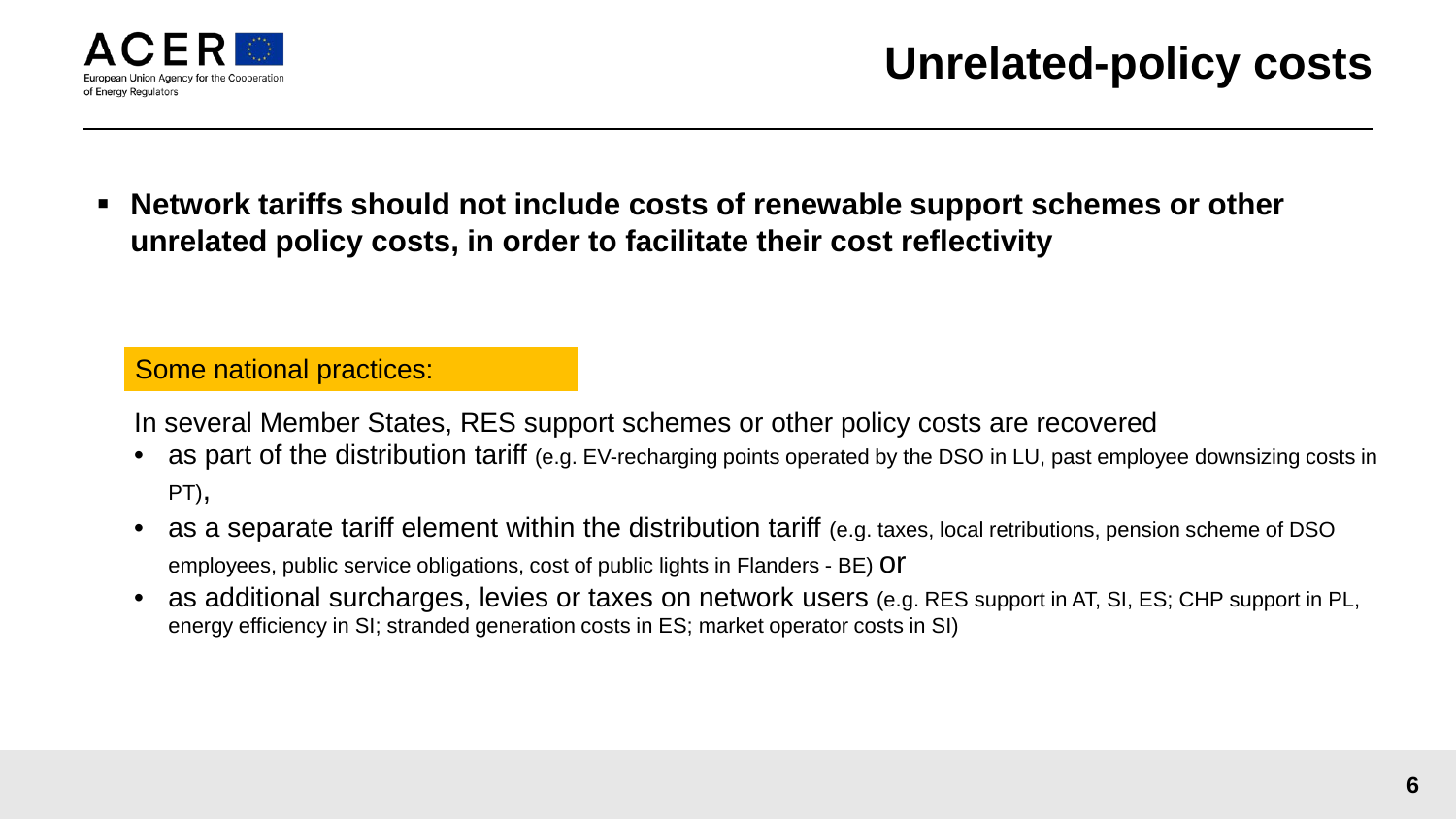

 If a network user only withdraws or injects, in principle, only the costs relevant for withdrawal or injection should be attributed to this user. **If a network user both injects and withdraws, both should be considered, by properly taking into account cost-offsetting effect and overall cost impact to the network**



Figure 1: Distribution tariffs for (non-storage) network users who are both injecting and withdrawing (2020)

Figure 2: (Storage) network users connected to the distribution grid subject to neither injection nor withdrawal charges

|                     | <b>Member States</b> |
|---------------------|----------------------|
| Hydro-pumped        | BE, BG, HR, FI, IT,  |
| energy storage      | PL, ES               |
| Other storage (e.g. | BG, HR, FI, IT, PL,  |
| batteries)          | SI, ES               |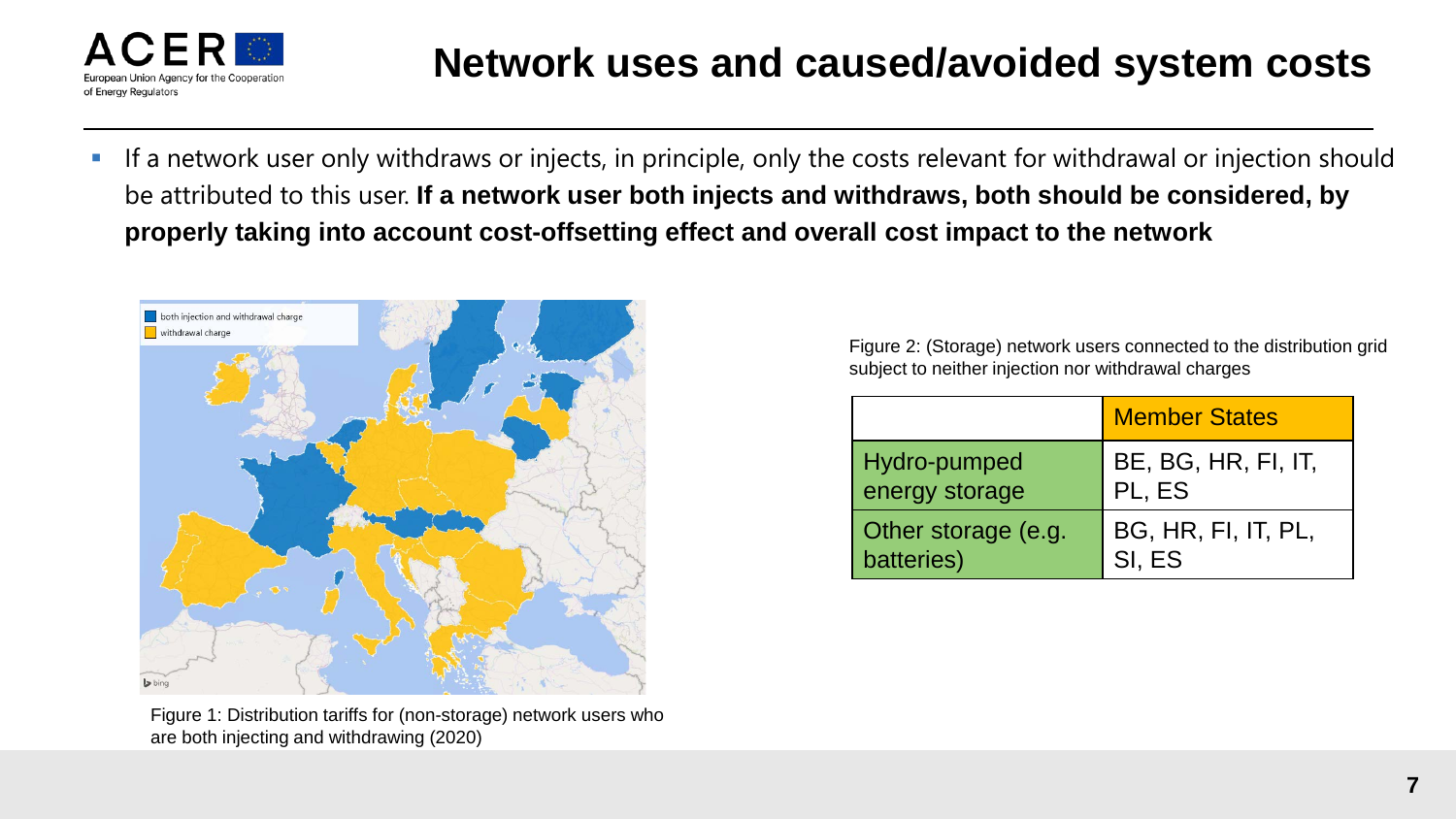

- **A gradual move to increasingly power-based distribution tariffs to recover those costs which show correlation with contracted or peak capacity is considered appropriate by ACER**
	- **Power-based tariffs, especially when referred to actual maximum power during peak load periods, may feature** a higher complexity and can have a negative impact on some tariff principles, such as simplicity, predictability and transparency.
	- Time-differentiated tariffs with sufficient granularity may achieve similar cost reflectivity



Distribution withdrawal tariff basis

Great variety in the applied tariff basis, but energy based charges tend to have a higher weight in the cost recovery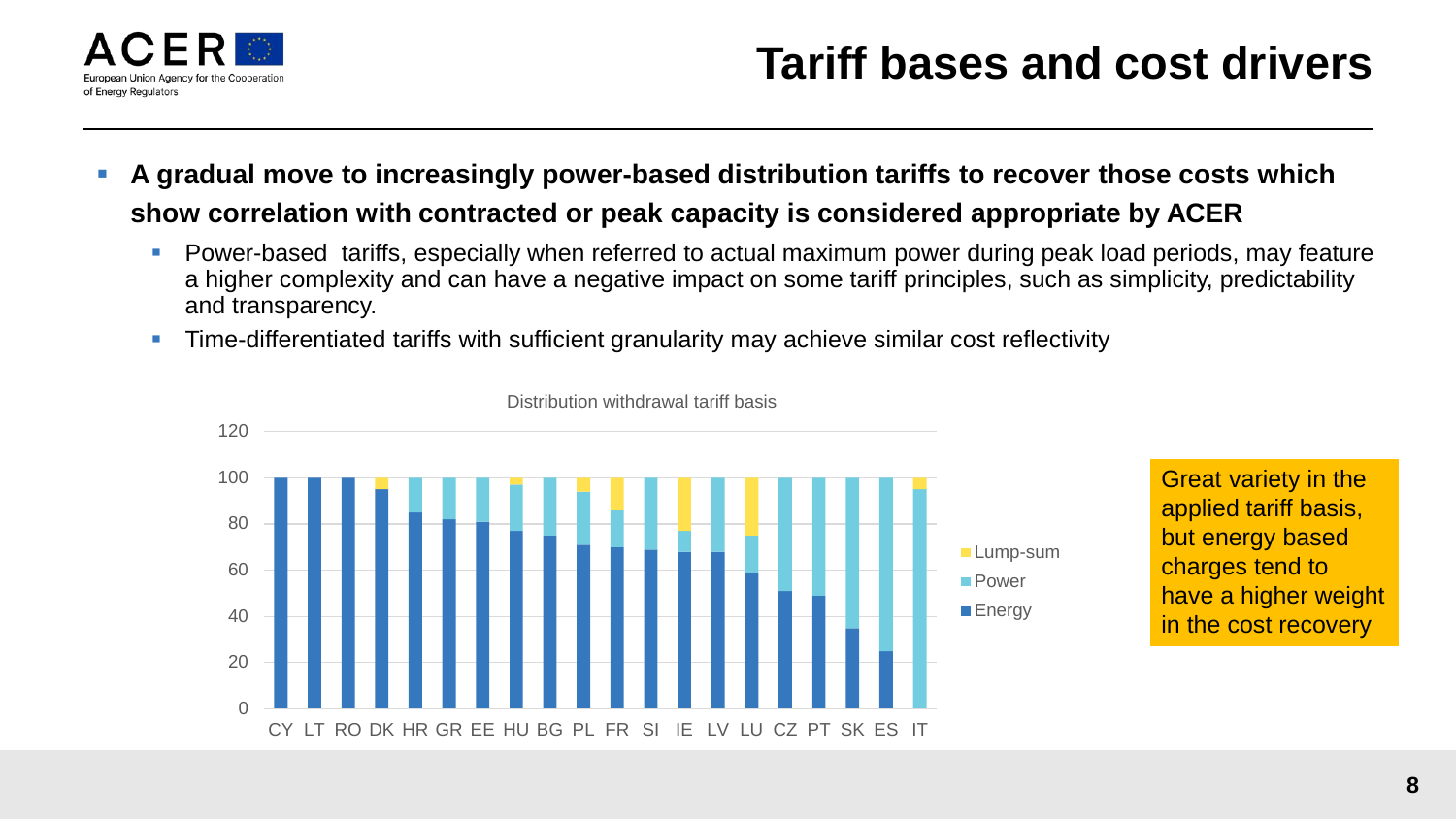

**Energy-based charges should account separately for the electricity fed into the grid and the electricity consumed from the grid** (i.e. "no netting" - where the excess electricity injected into the grid is used to offset the a later withdrawal **–** ensuring that they contribute in an adequate and balanced way to the overall cost sharing of the system)

#### Some national practices

| Tariff is based on net withdrawal | Tariff is based on gross withdrawal |
|-----------------------------------|-------------------------------------|
| CY, DK, HR*, HU, LT, PL, SI**     | AT, BE-BRX, DE, EE, GR, MT, PT      |

\*only for some household prosumers

\*\*only for self-consumers or self-consuming communities with contracted capacity up to 43 kW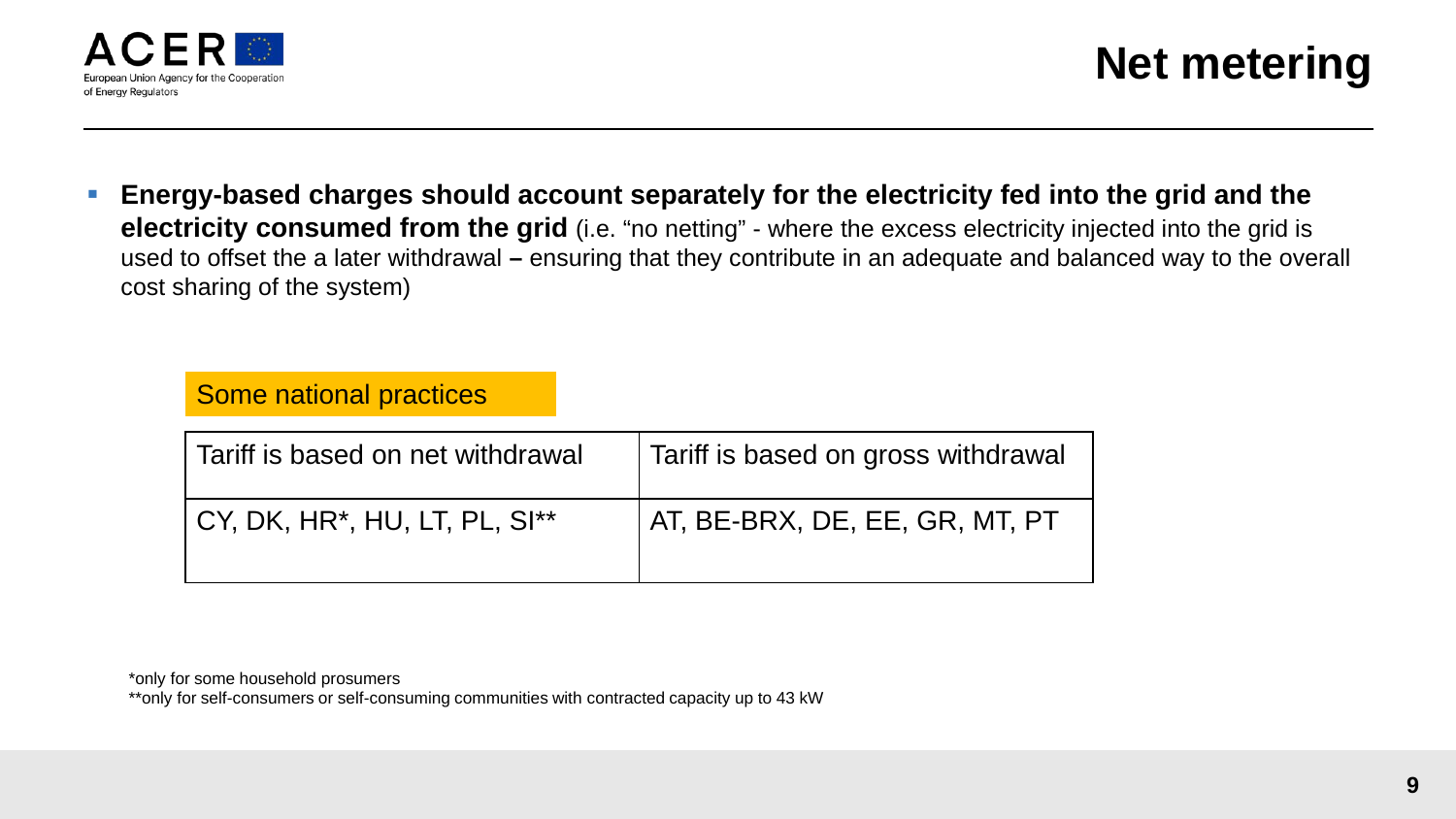

- **Time-of-use tariffs can be a useful tool for reducing system peak-load, which is a main driver for network investments.** 
	- Time-of-use gains a higher importance than in the past by increasing distributed generation, electricity demand and capability of network users to respond to time signals.
	- Care should be given to the potentially conflicting time signals given by the time-of-use energy prices



Most Member States apply time-of-use distribution tariffs. Different time-signals often co-exist.



**Time-signals in distribution tariffs**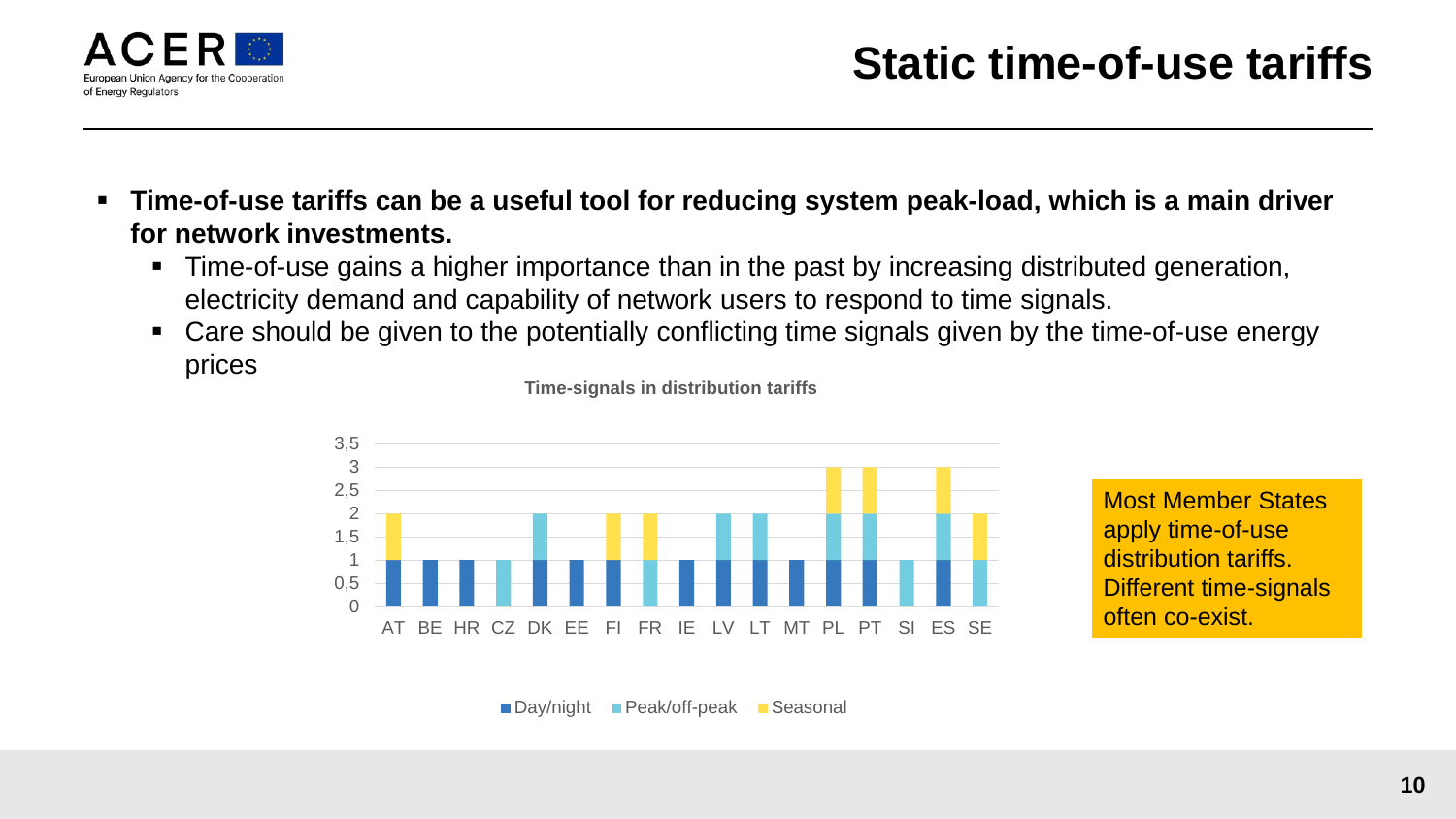

- **Network tariffs shall be non-discriminatory** (Not discriminate positively or negatively between production connected at the distribution and transmission level or against energy storage or aggregation; not create disincentives for self-generation, self-consumption or for participation in demand response.)
- Exemptions, partial exemptions or discounts may be reasonable in certain instances, but they shall be applied in a non-discriminatory manner and only if justified reasons exist. The necessity of any different treatment should be carefully considered and reassessed over time.

| Some examples of exemptions/discounts for network users which are both injecting and withdrawing |                                                                                                                                                                                                                                                                       |
|--------------------------------------------------------------------------------------------------|-----------------------------------------------------------------------------------------------------------------------------------------------------------------------------------------------------------------------------------------------------------------------|
| <b>AT</b>                                                                                        | PHES receives a discount on withdrawal charge. Reasoning: PHES units contribute to grid balancing and stability and<br>provide reserves. Under 5 MW capacity no injection charge.                                                                                     |
| DE.                                                                                              | PHES and non-PHES storage under specific conditions (capacity increase, commissioning date) are exempted for 10 or<br>20 years from the payment of withdrawal charges.                                                                                                |
| <b>PT</b>                                                                                        | Self-consumers / RES energy communities acting as collective self-consumers can benefit from a deduction of the tariff<br>components at the higher voltage level. Conditional on the non-observation of reverse power flows (from lower to higher<br>voltage levels). |
| SI                                                                                               | Small RES and CHP producers (up to 50 KW) pay only the volumetric part of the distribution tariff for withdrawal, due to<br>relatively low connection capacity for withdrawal.                                                                                        |
| <b>SE</b>                                                                                        | RES prosumers and producers with less than 1500 kW installed capacity pays only parts of the injection tariff to ease<br>the burden for small producers and to promote small scale renewable generation.)                                                             |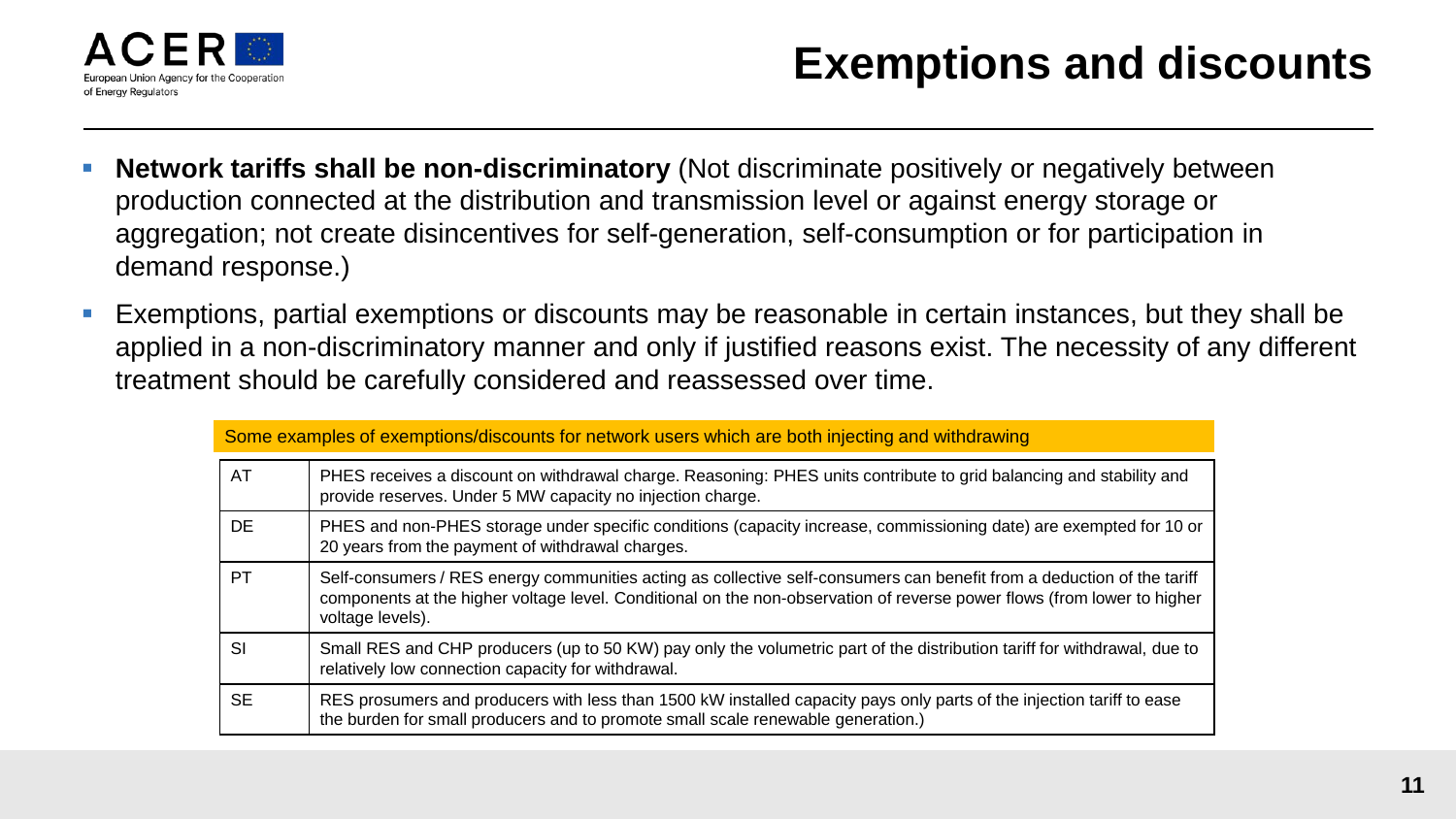

- **Pursuing cost reflectivity is not always easy. There are several challenges and limitations:**
	- **IDENT** Identification of costs attributed to a particular user and its cost drivers
	- Ability or willingness of network users to react to signals
	- Competition of generators across borders in the EU internal market
	- **•** Potential conflict with other tariff principles (e.g. cost recovery, predictability, transparency)
	- ...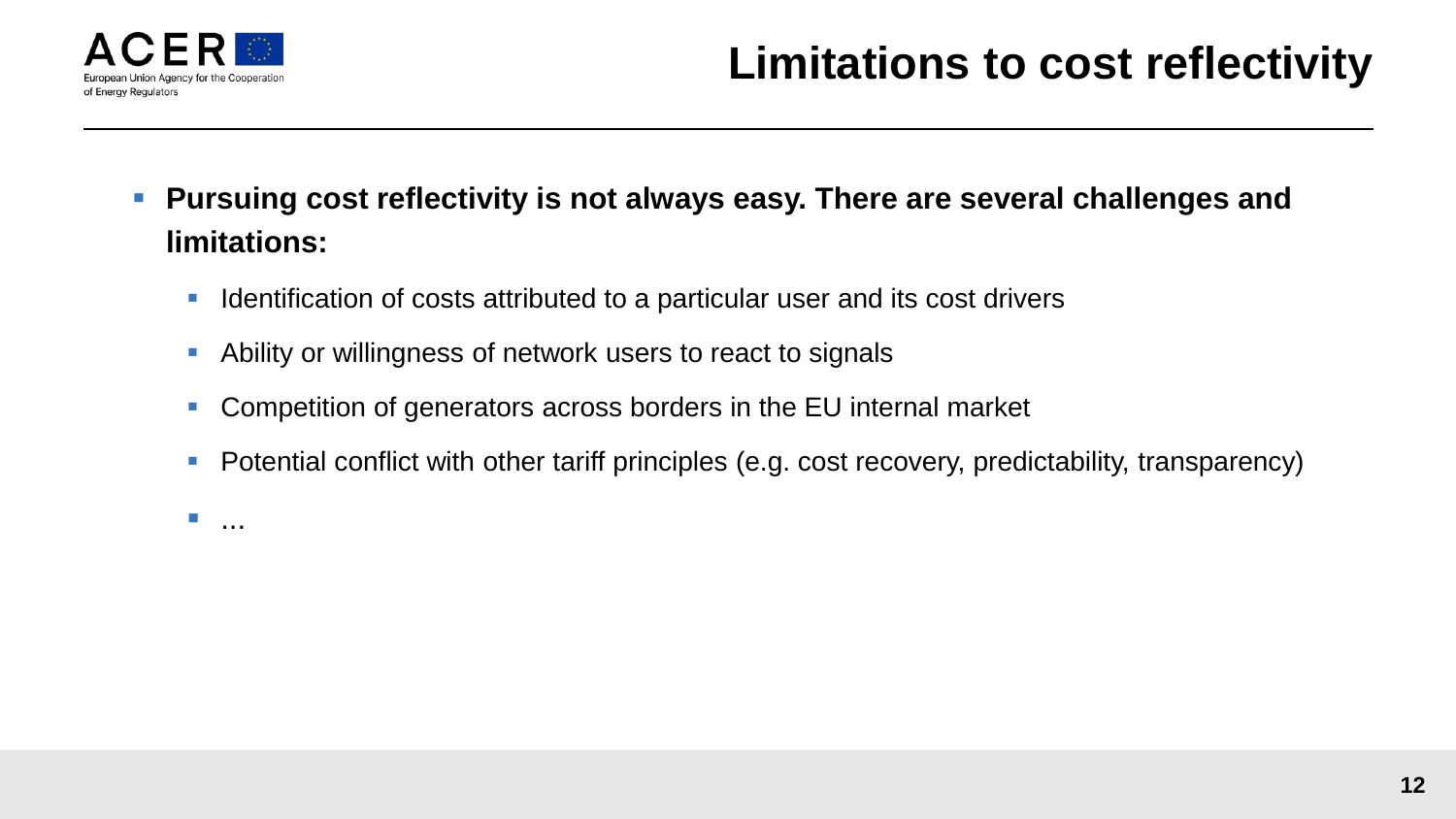

- NRAs to directly set the distribution tariff methodology or as a strict minimum approve the methodology;
- Systematic use of public consultations to interact transparently and inclusively with stakeholders;
- Publishing at least a minimum set of tariff information on annual tariff values, the methodology with covered cost categories, and the amounts recovered by each tariff element;
- Distinguishing the following tariffs / tariff elements: distribution (separate element for losses), transmission, purchasing system services, metering services;
- Setting the tariff methodology for at least 4 years;
- Tariff values to be updated yearly based on variations of the drivers defined by the tariff methodology and on inflation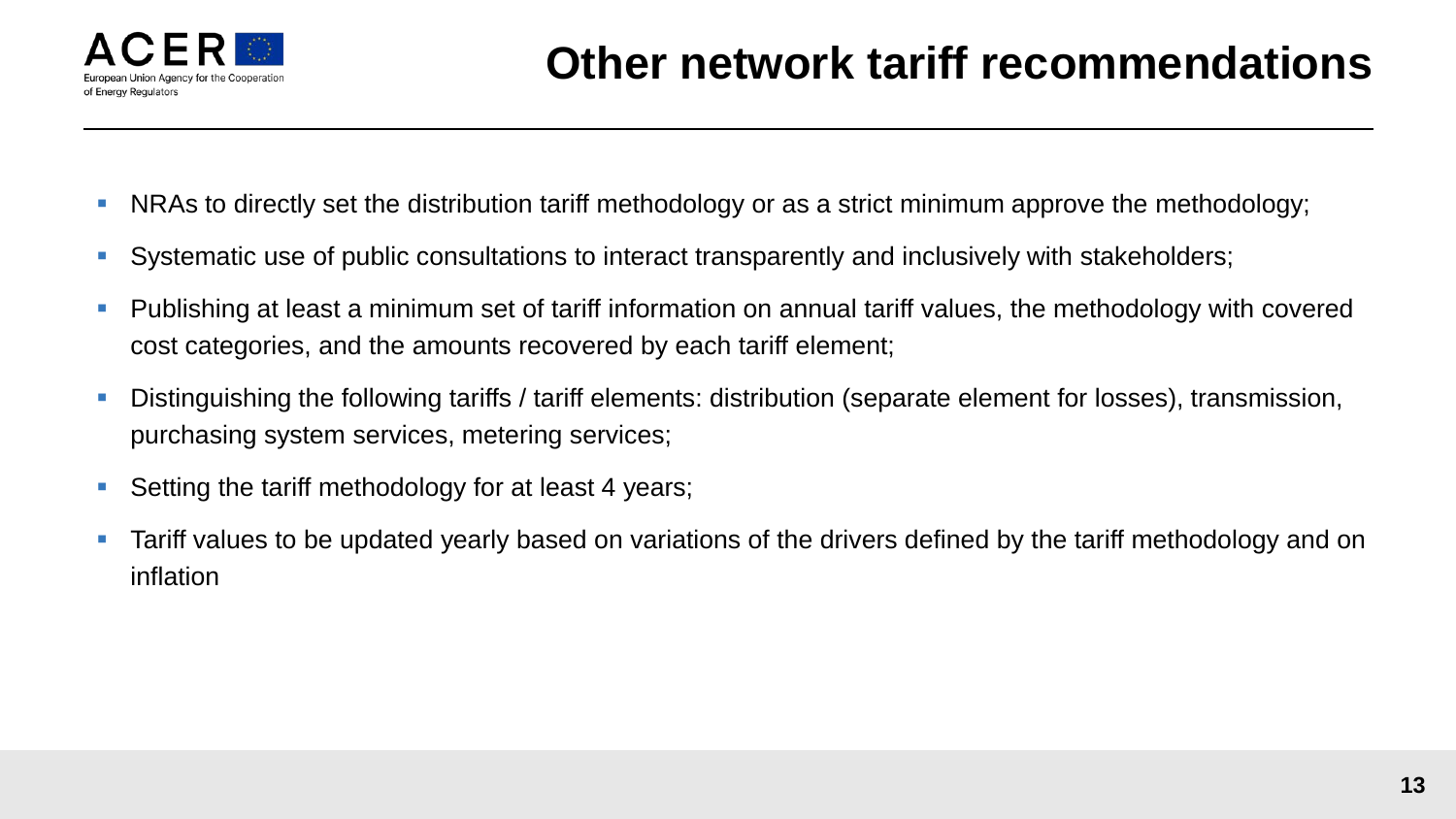# **Thank you. Any questions?**



European Union Agency for the Cooperation of Energy Regulators

 $\triangleright$  info@acer.europa.eu acer.europa.eu

@eu\_acer **In linkedin.com/company/EU-ACER/**